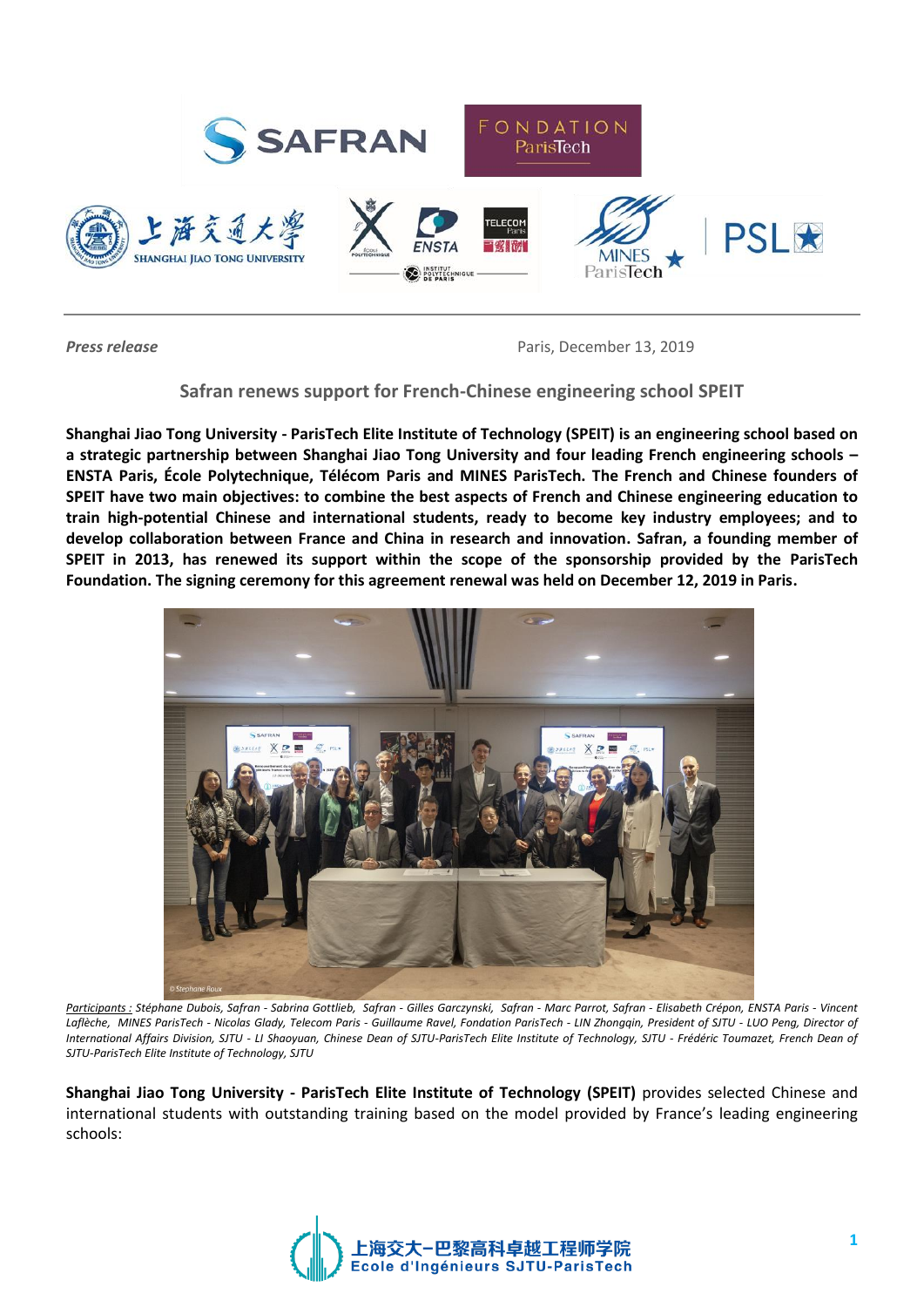











- $\checkmark$  Sound training in general science.
- An ability to operate in a multicultural business environment.
- State-of-the-art training in one of the following specialties: Information and communications technologies, mechanical engineering, energy engineering.

### **Milestones**

- **July 2011:** project launch.
- **September 2012:** SPEIT recruits its first students.
- **April 2013:** the school is inagurated by French President François Hollande.
- **November 2015:** the school is accredited by the Commission française des Titres d'Ingénieurs (CTI). Graduates of SPEIT will be considered the equivalent of French engineers.
- **March 2019:** the first graduating class receives a Chinese degree and the status of French engineers.

Its aim is to train engineers by teaching the

skills needed to become future leaders of industry and innovators able to contribute to the development of economic relations between France and China.

**Safran's** development in China has been built on exemplary relations established over the last 30 years, especially in the aerospace sector. At the same time, Safran aims to provide significant support for training and education, within the scope of a socially responsible sustainable development policy. As a founding member of Shanghai Jiao Tong University - ParisTech Elite Institute of Technology back in 2013, Safran underscored its commitment to outstanding training for Chinese engineers, while also familiarizing them with France's scientific and industry culture. A first sponsorship agreement, signed on April 18, 2013 and amended on March 29, 2016, established the support terms and conditions, which continue today with the signature of this latest agreement.

According to **Sabrina Gottlieb**, Safran Recruitment Policy and Attractiveness Manager, "Since 2013, Safran has been committed, through ParisTech and its Foundation, to the development of the Shanghai Jiao Tong University – ParisTech Elite Institute of Technology (SPEIT) engineering school. We are delighted to be able to contribute, by participating in the school's management bodies, to extending its scope of influence. Our engagement with students, via classes, seminars, plant visits, etc., means that we regularly host them in internships, and perhaps soon we will be able to hire these young graduates."

**Stéphane Dubois**, Executive Vice President for Human Resources at **Safra**n, added, "Given all that's at stake in the Asian region, especially China, we have renewed our support for this program for three more years. This agreement consolidates Safran's recruitment strategy, which entails seeking out the best potential managers at the top schools and universities in France and around the world."

**Élisabeth Crépon**, head of **ENSTA Paris**, the lead school at SPEIT for the four French partners, said, "The first graduating class from 2019 has made an excellent entry into the workplace, reflecting the quality of this training and how well it matches companies' expectations. SPEIT is now a benchmark institution in French-Chinese industry-academia collaboration, and more generally for Chinese partnerships with foreign organizations. Safran, a strategic partner to our four French schools, had the foresight to join this ambitious project for a joint Franco-Chinese engineering school right from the outset, and has contributed to its successful development by taking an active role in its scientific and decision-making bodies, and through its active involvement throughout the training process."